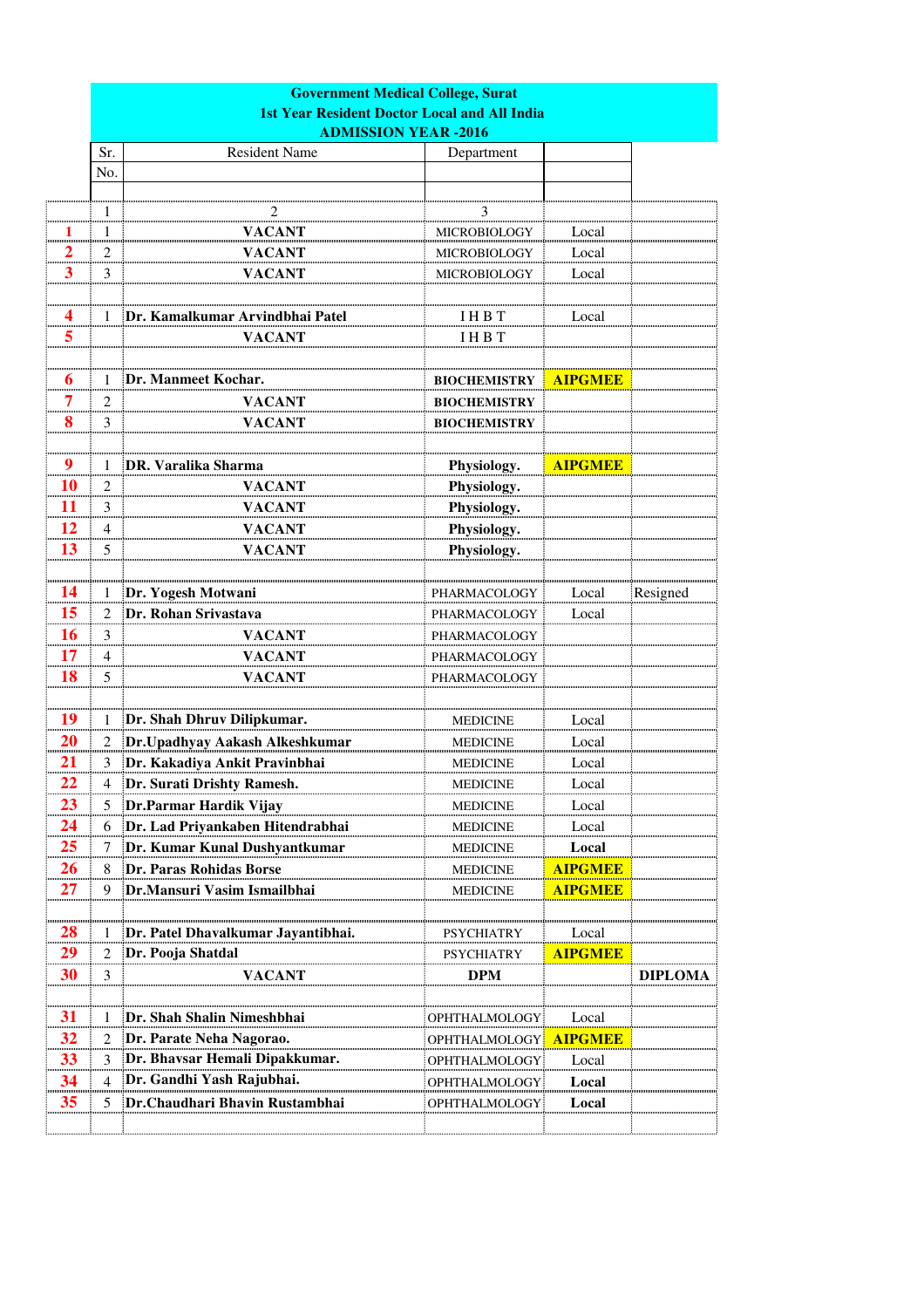| 36       |                | Dr. Gajjar Avani Ghanshyambhai                                     | P S M                    | Local          |                |
|----------|----------------|--------------------------------------------------------------------|--------------------------|----------------|----------------|
| 37       | 2              | Dr. Varsha Gupta                                                   | P S M                    | Local          |                |
| 38       | 3              | <b>Dr.Souvik Manna</b>                                             | PSM                      | Local          |                |
| 39       |                | <b>Dr.Kishor Vilas Jadav</b>                                       | P S M                    | <b>AIPGMEE</b> |                |
| 40       | 5              | <b>VACANT</b>                                                      | P S M                    |                |                |
| 41       | 6              | <b>VACANT</b>                                                      | P S M                    |                |                |
| 42       | 7              | <b>VACANT</b>                                                      | <b>DCM</b>               |                |                |
|          |                |                                                                    |                          |                |                |
| 43       |                | Dr. Parmar Unnatiben Jaysinhbhai.                                  | SKIN & V.D.              | Local          |                |
| 44       | 2              | Dr. Ram Milan                                                      | SKIN & V.D.              | <b>AIPGMEE</b> |                |
| 45       | 3              | Dr. Jagani Vishal Naranbhai                                        | <b>DVD</b>               | <b>AIPGMEE</b> | <b>DIPLOMA</b> |
|          |                |                                                                    |                          |                |                |
| 46       |                | Dr. Kapadia Parishree Rajendrakumar                                | MERGENCY MEDICINI        | Local          |                |
| 47       | 2              | Dr. Kalsariya Mayurkumar Lakhabhai                                 | MERGENCY MEDICINI        | Local          |                |
|          |                |                                                                    |                          |                |                |
| 48       |                | Dr. Vinita Keshri                                                  | <b>ANESTHESIA</b>        | Local          |                |
| 49       | $\overline{2}$ | Dr.Patel Nirja Prakashchandra                                      | <b>ANESTHESIA</b>        | Local          |                |
| 50       | 3              | Dr. Rashmi Rajgopal Nair                                           | <b>ANESTHESIA</b>        | Local          |                |
| 51       | $\overline{4}$ | Dr.Golaviya Vivekkumar Vasudevbhai                                 | <b>ANESTHESIA</b>        | Local          |                |
| 52       | 5              | Dr.Gohil Dharmeshkumar Himmatbhai                                  | <b>ANESTHESIA</b>        | Local          |                |
| 53       | 6              | Dr.Jadav Umeshkumar Mavjibhai                                      | <b>ANESTHESIA</b>        | Local          |                |
| 54       | 7              | Dr.Vadodaria Nivedita Jagdishbhai                                  | <b>ANESTHESIA</b>        | Local          |                |
| 55       | 8              | Dr.Patel Pinkalkumar Ramubhai                                      | <b>ANESTHESIA</b>        | Local          |                |
| 56       | 9              | Dr. Vora Diptiben Bhaveshbhai                                      | D.A.                     | Local          | <b>DIPLOMA</b> |
| 57       | 10             | Dr. Kapadia Khevna Divyangbhai                                     | D.A.                     | Local          | <b>DIPLOMA</b> |
| 58       |                | Dr.Patel Dhrutikabahen Rameshbhai                                  | D.A.                     | Local          | <b>DIPLOMA</b> |
|          |                |                                                                    |                          |                |                |
| 59       |                | Dr. Nidhi Bulsara.                                                 | <b>OBST. &amp; GYNE</b>  | Local          |                |
| 60       |                | Dr. Vaghasia Neel Kantilal                                         | <b>OBST. &amp; GYNE</b>  | <b>AIPGMEE</b> |                |
| 61       | 3              | Dr. Srishti Jain                                                   | <b>OBST. &amp; GYNE</b>  | Local          |                |
| 62       | $\overline{4}$ | <b>Dr.Sheetal K Parmar</b>                                         | <b>OBST. &amp; GYNE</b>  | Local          |                |
| 63       |                | Dr.Makwana Ronak Vinodkumar.                                       | <b>OBST. &amp; GYNE</b>  | <b>AIPGMEE</b> |                |
| 64       | 5              | Dr. Kapadia Manali Vimalkumar                                      | <b>D.G.O.</b>            | Local          | <b>DIPLOMA</b> |
| 65       | 6              | Dr.Kalathiya Tulshi Hargovindbhai                                  | D.G.O.                   | Local          | <b>DIPLOMA</b> |
| 66       |                | Dr.Patel Niravkumar Sakarlal                                       | <b>D.G.O.</b>            | Local          | <b>DIPLOMA</b> |
| 67       | 8              | Dr.Patel Vishal Jagjivanbhai                                       | <b>D.G.O.</b>            | Local          | <b>M.O.</b>    |
| 68       | 9              | <b>VACANT</b>                                                      | D.G.O.                   |                |                |
| 69       | 10             | <b>VACANT</b>                                                      | <b>D.G.O.</b>            |                |                |
| 70       | 11             | <b>VACANT</b>                                                      | <b>D.G.O.</b>            |                |                |
| 71       | 12             | <b>VACANT</b>                                                      | <b>D.G.O.</b>            |                |                |
|          |                |                                                                    |                          |                |                |
| 72       |                | Dr. Patel Akash Jayantilal.                                        | <b>PEDIATRICS</b>        | Local          |                |
| 73       |                | Dr. Patel Avani Rajeshbhai.                                        | <b>PEDIATRICS</b>        | Local          |                |
| 74       | 3              | Dr. Gohil Dayaben Vajubhai.                                        | <b>PEDIATRICS</b>        | Local          |                |
| 75       | 4              | Dr. Tarpara Jigneshkumar Raminkbhai                                | <b>PEDIATRICS</b>        | Local          |                |
| 76       | 5              | Dr. Meenakshi Pandey                                               | <b>PEDIATRICS</b>        | <b>AIPGMEE</b> |                |
| 77       | 6              | Dr. Santoshi Subhadarsini.                                         | <b>PEDIATRICS</b>        | <b>AIPGMEE</b> |                |
| 78       | 7              | Dr.Bhikadiya Reshmaben Ashokbhai                                   | <b>DCH</b>               | Local          | <b>DIPLOMA</b> |
| 79<br>80 | 8<br>9         | Dr.Kalsariya Rachanaben Kanubhai<br>Dr.Patel Ankitkumar Rameshbhai | <b>DCH</b><br><b>DCH</b> | Local          | <b>DIPLOMA</b> |
|          |                |                                                                    |                          | Local          | <b>M.O.</b>    |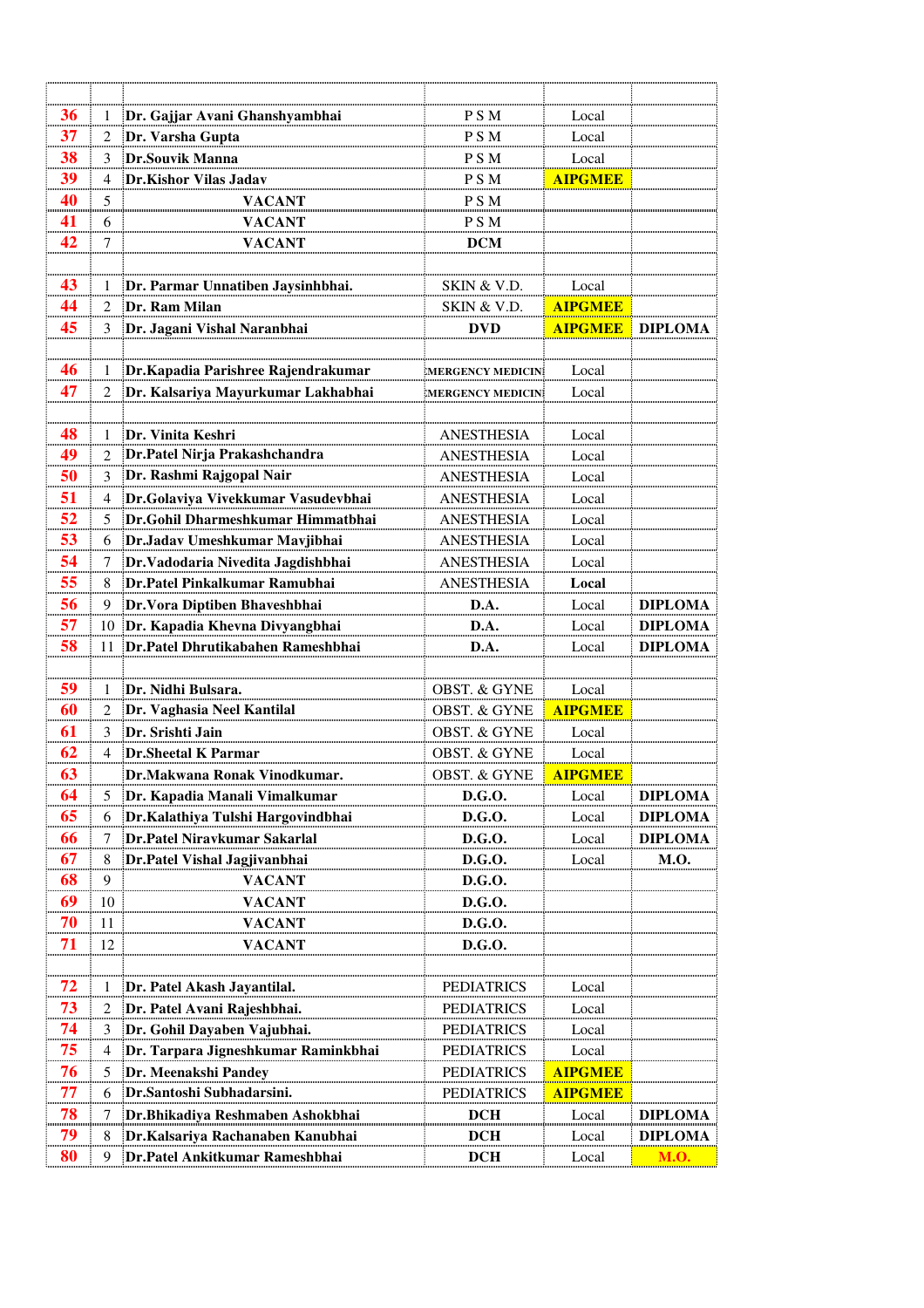| 81         |                | <b>VACANT</b>                                                           | <b>ANATOMY</b>                       |                |                |
|------------|----------------|-------------------------------------------------------------------------|--------------------------------------|----------------|----------------|
| 82         |                | <b>VACANT</b>                                                           | <b>ANATOMY</b>                       |                |                |
| 83         | 3              | <b>VACANT</b>                                                           | <b>ANATOMY</b>                       |                |                |
| 84         | 4              | <b>VACANT</b>                                                           | <b>ANATOMY</b>                       |                |                |
| 85         | 5              | <b>VACANT</b>                                                           | <b>ANATOMY</b>                       |                |                |
| 86         | 6              | <b>VACANT</b>                                                           | <b>ANATOMY</b>                       |                |                |
|            |                |                                                                         |                                      |                |                |
| 87         |                | Dr. Dwivedi Shubham Shriprakashdhar                                     | T.B.& CHEST                          | Local          |                |
| 88         | $\overline{2}$ | <b>Dr. Kadia Mohit Upendra</b>                                          | <b>DTCD</b>                          | Local          | <b>DIPLOMA</b> |
|            |                |                                                                         |                                      |                |                |
| 89         |                | Dr. Patel Nirali Maheshkumar.                                           | RADIO-                               | Local          |                |
| 90         | $\overline{2}$ | Dr. Nakum Jignesbhai Dulabhai                                           | RADIO-                               | Local          |                |
| 91         | 3              | Dr. Pritam Gadia                                                        | RADIO-                               | Local          |                |
| 92         | $\overline{4}$ | Dr. Neha Tyagi                                                          | RADIO-                               | <b>AIPGMEE</b> |                |
| 93         | 5              | Dr. Simranjeet Singh.                                                   | RADIO-                               | <b>AIPGMEE</b> |                |
| 94         | 6              | Dr.Patel Monikkumar Hasmukhbhai                                         | <b>DMRD</b>                          | Local          | <b>DIPLOMA</b> |
| 95         | $\tau$         | Dr.Patel Nikitaben Zeenabhai                                            | <b>DMRD</b>                          | Local          | <b>DIPLOMA</b> |
|            |                |                                                                         |                                      |                |                |
| 96         |                | Dr. Nidhi R. Nair                                                       | ENT                                  | <b>AIPGMEE</b> |                |
|            |                |                                                                         |                                      |                |                |
| 97         | 2              | Dr. Chandra shekhar Choudhary                                           | ENT                                  | Local          |                |
|            |                |                                                                         |                                      |                |                |
| 98         | 3              | <b>VACANT</b>                                                           | <b>DLO</b>                           |                |                |
|            |                |                                                                         |                                      |                |                |
| 99         |                | Dr. Neb Vimpy Nimesh.                                                   | <b>PATHOLOGY</b>                     | Local          |                |
| <b>100</b> | $\overline{2}$ | Dr. Shah Khushbu Piyushkumar.                                           | <b>PATHOLOGY</b>                     | Local          |                |
| 101<br>102 | 3              | Dr.Patel Siddhibahen Maheshbhai                                         | <b>PATHOLOGY</b>                     | Local          |                |
| <b>103</b> | 4              | Dr. Rupareliya Nikitaben Pravinbhai<br>Dr.Gandhi Priyanka Shaileshkumar | <b>PATHOLOGY</b><br><b>PATHOLOGY</b> | Local          |                |
|            | 5              |                                                                         |                                      | Local          |                |
|            |                |                                                                         |                                      |                |                |
| 104        | 6              | Dr.Gandhi Shivangi Sanjaykumar                                          | <b>PATHOLOGY</b>                     | Local          |                |
| <b>105</b> | 7              | Dr.Patel Ankita Kanaiyalal                                              | <b>PATHOLOGY</b>                     | Local          |                |
| 106        | 8              | Dr. Solanki Richa Rohitbhai                                             | PATHOLOGY                            | Local          |                |
| 107        | 9              | Dr. Himani Bajaj.                                                       | <b>PATHOLOGY</b>                     | <b>AIPGMEE</b> |                |
| <b>108</b> | 10             | <b>IDr. Kamble Neha Vishwanath</b>                                      | <b>PATHOLOGY</b>                     | <b>AIPGMEE</b> |                |
| 109        |                | Dr. Chaudhari Pratimakumari Govindbhai                                  | <b>DCP</b>                           | Local          | <b>DIPLOMA</b> |